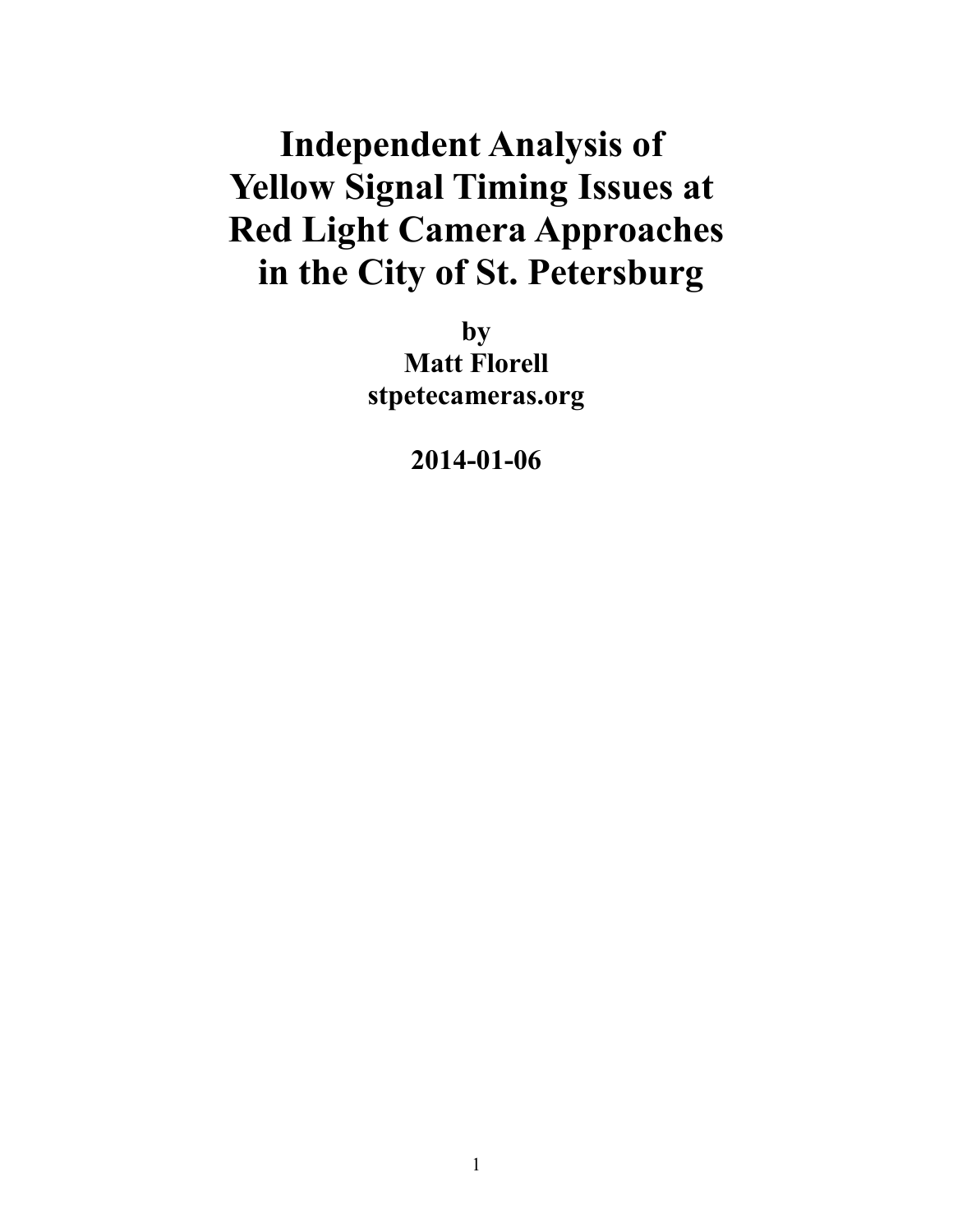# **X. Introduction**

This analysis is meant as a supplement to the "Independent Analysis of the City of St. Petersburg Red Light Camera Program" report that was released on September 9, 2013. It is an update and a targeted analysis of several issues related to short yellow signal times at St. Petersburg, Florida traffic intersections that have been equipped with red light cameras.

The topics covered in this analysis are:

- 1. The effects of lowering yellow signal times
- 2. Inadequate yellow signal times caused by ignoring the downward grade of an approach
- 3. An update on the tallies of short yellow light red light camera citations issued to date
- 4. Changes in the potential citation rejection rate
- 5. Conclusions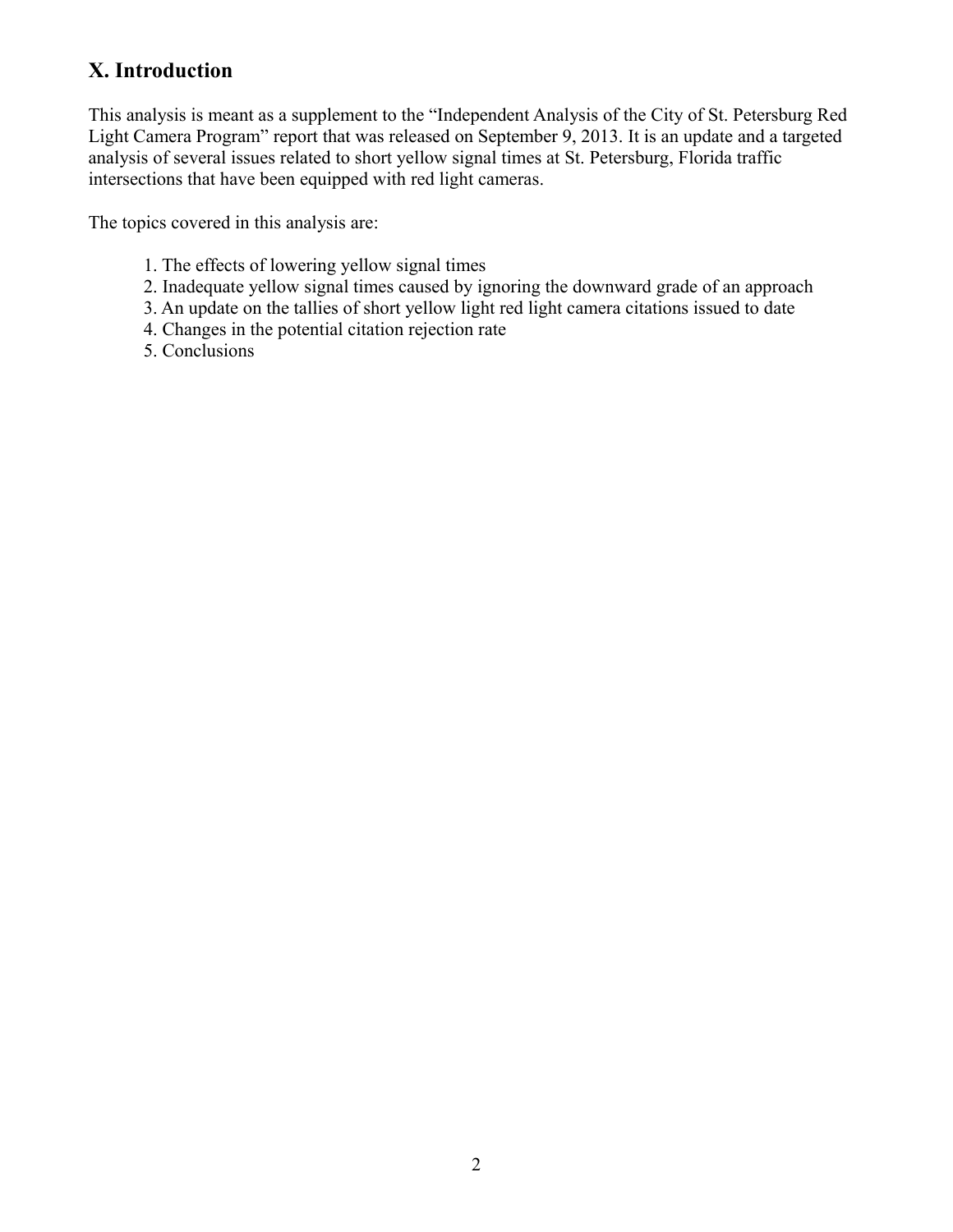### **1. Effects of lowering yellow signal time on the Eastbound approach of 38th Ave. N. and 66th St.**

The yellow signal time at this approach was lowered from 5.0 seconds to 4.4 seconds. According to testimony by City Staff, the yellow signal had been at 5.0 seconds for over a decade. It was changed on October  $4<sup>th</sup>$ , 2013.

Red Light Camera Citations:

From October 29<sup>th</sup>, 2011 until October 3<sup>rd</sup>, 2013 = 112 straight through citations, 0.159 daily average From October  $4<sup>th</sup>$ , 2013 until October 31<sup>st</sup>, 2013 = 12 straight through citations, 0.480 daily average

The daily average of straight through red light camera citations has gone **up 302%** since the yellow time was lowered at that approach.

#### **CONTROLLER TIMINGS**

#### **LOCATION: 66 STREET & 38 AVENUE N.**

| PHASE 1. NBLT | PHASE 5 SBLT |
|---------------|--------------|
| PHASE 2. SB   | PHASE 6 NB   |
| PHASE 3 EBLT  | PHASE 7 WBLT |
| PHASE 4 WB    | PHASE 8 EB   |
|               |              |

EFFECTIVE DATE: 7/31/13

| <b>CONTROLLER</b><br><b>INTERVAL</b> | <b>PHASE</b> | <b>PHASE</b> | <b>PHASE</b> | <b>PHASE</b> | <b>PHASE</b> | <b>PHASE</b> | PHASE | <b>PHASE</b> |
|--------------------------------------|--------------|--------------|--------------|--------------|--------------|--------------|-------|--------------|
| 01 INITIAL                           |              |              |              | 15           |              |              |       | 15           |
| 02 PASSAGE                           |              |              |              |              |              |              |       |              |
| 03 YELLOW                            |              |              |              |              |              |              |       |              |
| 04 RED CLEARANCE                     |              |              |              |              |              |              |       |              |
|                                      |              |              |              |              |              |              |       |              |

**Figure 1. Yellow signal times at 38th Ave. N. and 66th St. prior to October 4, 2013**

#### **CONTROLLER TIMINGS**

#### **LOCATION: 66 STREET & 38 AVENUE N.**

| PHASE 1 NBLT  | PHASE 5. SBLT |
|---------------|---------------|
| PHASE 2 SB    | PHASE 6 NB    |
| PHASE 3. EBLT | PHASE 7 WBLT  |
| PHASE 4 WB    | PHASE 8 EB    |

#### EFFECTIVE DATE: 10/4/13

| <b>CONTROLLER</b><br><b>INTERVAL</b> | PHASE | <b>PHASE</b> | <b>PHASE</b> | <b>PHASE</b> | <b>PHASE</b> | <b>PHASE</b> | <b>PHASE</b> | PHASE |
|--------------------------------------|-------|--------------|--------------|--------------|--------------|--------------|--------------|-------|
| 01 INITIAL                           |       |              |              | 15           |              |              |              | 15    |
| 02 PASSAGE                           |       |              |              |              |              |              |              |       |
| 03 YELLOW                            | 4.8   | 4.8          | 4.4          | 4.4          | 4.8          | 4.8          | 4.4          | 4.4   |
| 04 RED CLEARANCE                     |       |              | 2.4          | 2.2          |              |              | 2.4          | 2.2   |

**Figure 2. Yellow signal times at 38<sup>th</sup> Ave. N. and**  $66^{th}$  **St. as of October 4, 2013**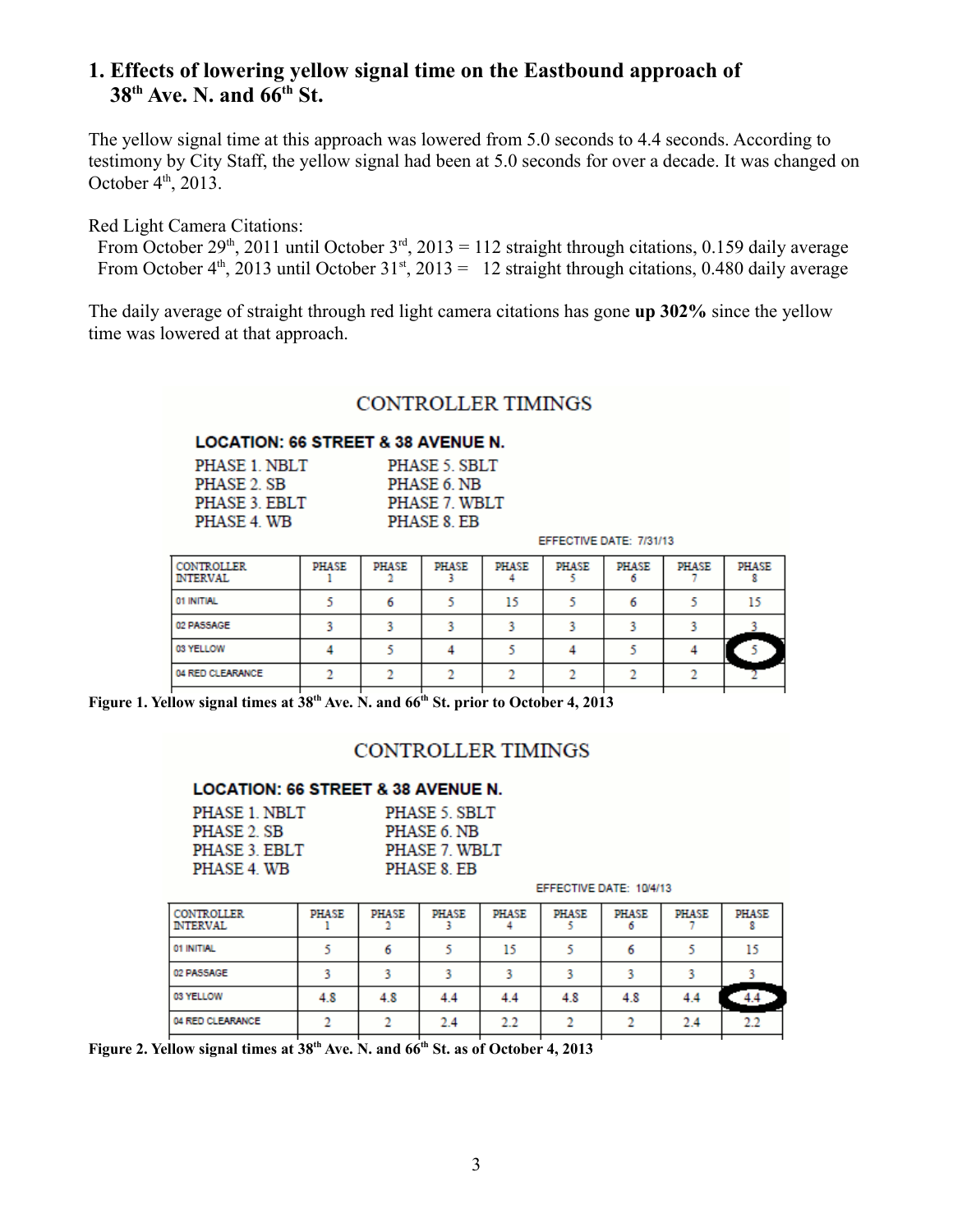## **2. Effects of inadequate yellow signal time on the Eastbound approach of**   $1^{\text{st}}$  Ave. S. and  $34^{\text{th}}$  St.

The yellow signal time for this approach was calculated by St. Petersburg city staff assuming a 0.0% slope, or grade, when in fact there is a center-line downward grade of 1.661% at 100 feet for this approach(see documentation below).

|                                                                                       | Cathy Davis <cathy.davis@stpete.org></cathy.davis@stpete.org>                                 | Fri, Dec 20, 2013 at 8:54 AM                                                                                                                                                                                                                          |  |  |  |  |
|---------------------------------------------------------------------------------------|-----------------------------------------------------------------------------------------------|-------------------------------------------------------------------------------------------------------------------------------------------------------------------------------------------------------------------------------------------------------|--|--|--|--|
| To: Mflorell@gmail.com                                                                |                                                                                               |                                                                                                                                                                                                                                                       |  |  |  |  |
|                                                                                       |                                                                                               | Good morning Mr. Florell - below response from Mr. Funderburk to your additional information inquiry.                                                                                                                                                 |  |  |  |  |
|                                                                                       | 2013, I used a 0.0% grade.                                                                    | In accordance with Traffic Engineering Manual, June 2002, Revised: September 2013, Section 3.6.2.1<br>(2) and the memorandum issued by Mark Wilson, State Traffic Operations Engineer, FDOT on September 20,                                          |  |  |  |  |
| Regards,                                                                              |                                                                                               |                                                                                                                                                                                                                                                       |  |  |  |  |
| Cathy E. Davis<br>Deputy City Clerk<br>Office of City Clerk<br>City of St. Petersburg | 175 5th Street North 33701                                                                    | Figure 3. City staff response to questions about the grade used to calculate yellow times                                                                                                                                                             |  |  |  |  |
|                                                                                       | Topic No. 750-000-005<br><b>Traffic Engineering Manual</b><br>Signals                         | <b>June 2002</b><br>Revised: September 2013                                                                                                                                                                                                           |  |  |  |  |
|                                                                                       | 3.6.2.1<br><b>Yellow Change Interval</b>                                                      |                                                                                                                                                                                                                                                       |  |  |  |  |
|                                                                                       | (1)<br>on the research results, a PRT of 1.4 seconds shall be used.                           | Recent research has found that the 85 <sup>th</sup> percentile PRT value was 1.33 seconds. Based                                                                                                                                                      |  |  |  |  |
|                                                                                       | (2)                                                                                           | The Florida yellow change intervals shown in Table 3.6-1, are computed using Formula<br>3.6-1 (found in ITE's Traffic Engineering Handbook) with a PRT of 1.4 seconds and a<br>grade of 0%. These intervals are the required standard minimum values. |  |  |  |  |
|                                                                                       |                                                                                               | Table 3.6-1. Florida Yellow Change Interval (0.0 % Grade) Standards                                                                                                                                                                                   |  |  |  |  |
|                                                                                       | <b>APPROACH SPEED (MPH)</b><br>25                                                             | YELLOW INTERVAL (SECONDS)<br>3.4                                                                                                                                                                                                                      |  |  |  |  |
|                                                                                       | 30                                                                                            | 3.7                                                                                                                                                                                                                                                   |  |  |  |  |
|                                                                                       | 35                                                                                            | 4.0                                                                                                                                                                                                                                                   |  |  |  |  |
|                                                                                       | 40                                                                                            | 4.4                                                                                                                                                                                                                                                   |  |  |  |  |
|                                                                                       | 45                                                                                            | 4.8                                                                                                                                                                                                                                                   |  |  |  |  |
|                                                                                       | 50                                                                                            | 5.1                                                                                                                                                                                                                                                   |  |  |  |  |
|                                                                                       | 55.                                                                                           | 5.5                                                                                                                                                                                                                                                   |  |  |  |  |
|                                                                                       | 60                                                                                            | 5.9                                                                                                                                                                                                                                                   |  |  |  |  |
|                                                                                       | 65                                                                                            | 6.0                                                                                                                                                                                                                                                   |  |  |  |  |
|                                                                                       | * For approach grades other than 0%, use ITE Formula                                          |                                                                                                                                                                                                                                                       |  |  |  |  |
|                                                                                       |                                                                                               | Formula 3.6-1<br>$Y = t + \frac{1.47v}{2(a+Gg)}$                                                                                                                                                                                                      |  |  |  |  |
|                                                                                       | Where:<br>Y= length of yellow interval, sec.<br>$t =$ perception-reaction time (use 1.4 sec.) |                                                                                                                                                                                                                                                       |  |  |  |  |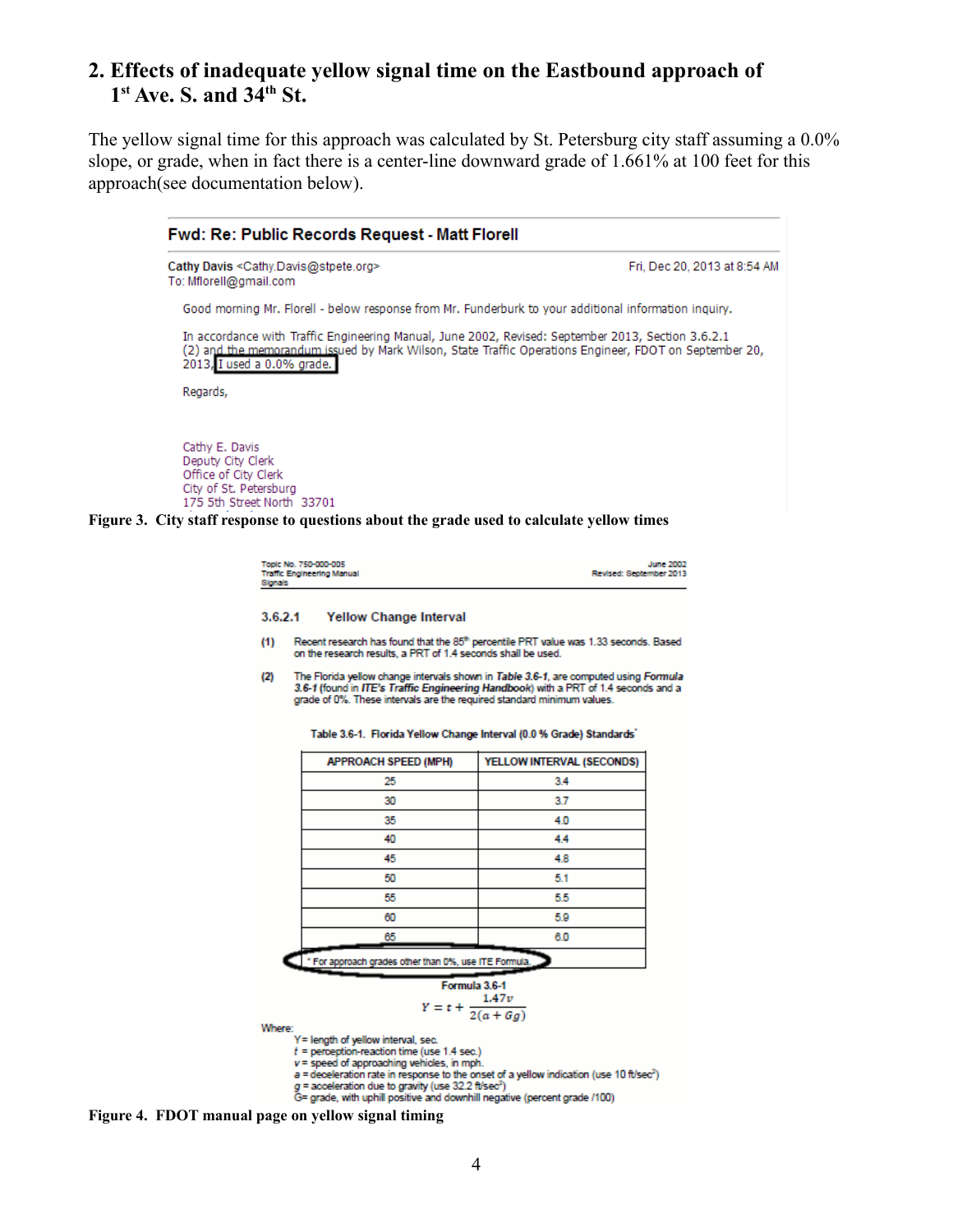#### **Florida Department of Transportation**

|                   | r tortau Department of Transportation                                                                                                                                       |                                                |  |  |  |  |  |
|-------------------|-----------------------------------------------------------------------------------------------------------------------------------------------------------------------------|------------------------------------------------|--|--|--|--|--|
|                   | <b>RICK SCOTT</b><br>605 Suwannee Street<br><b>GOVERNOR</b><br>Tallahassee, FL 32399-0450                                                                                   | <b>ANANTH PRASAD, P.E.</b><br><b>SECRETARY</b> |  |  |  |  |  |
| <b>MEMORANDUM</b> |                                                                                                                                                                             |                                                |  |  |  |  |  |
| Date:             | September 20, 2013                                                                                                                                                          |                                                |  |  |  |  |  |
| To:               | District Traffic Operations Engineers, District Maintenance Engineers, District Design<br>Engineers, District Directors of Operations, and District Directors of Production |                                                |  |  |  |  |  |
| From:             | Mark C. Wilson, P.E., State Traffic Operations Engineer                                                                                                                     |                                                |  |  |  |  |  |
| Copies:           | Ananth Prasad, Brian Blanchard, Tom Byron, Duane Brautigam, Tim Lattner, Lora<br>Hollingsworth, and District Secretaries                                                    |                                                |  |  |  |  |  |
| Subject:          | Traffic Engineering Manual Section 3.6 Revision - Standardization of Yellow Change<br>and Red Clearance Intervals for Signalized Intersections                              |                                                |  |  |  |  |  |
|                   | Realise 2.8 of the Descriptionals Tradis Contractive Henriel (TELA Observationalistics of Vallace Observational                                                             |                                                |  |  |  |  |  |

Section 3.6 of the Department's Traffic Engineering Manual (TEM) Standardization of Y<br>Red Clearance Intervals for Signalized Intersections has been revised and is attached. ation of Yellow Change and

All new signal installations, intersections with Traffic Infraction Detectors, signal phasing changes, geometric changes affecting the timing or phasing, or comidor re-timing projects must comply with these guidelines immediately upon implementing timing changes.

Intersections with existing Traffic Infraction Detectors must be in compliance with the revisions by<br>December 31, 2013. All other existing signalized intersections on the state highway system must be in compliance by June 30, 2015.

The revisions include:

| IC I EXIGNUAL ENGINEE.                                               |
|----------------------------------------------------------------------|
| . Perception/Reaction Time (PRT) to be used is 1.4 seconds           |
| . Minimum vellow change interval is 3.4 seconds.                     |
| . Round computations up to the nearest 1/10 <sup>h</sup> of a second |
| Red clearance interval minimum raised to 2.0 seconds                 |

Also attached are the revised Traffic Infraction Detector Placement and Installation Specifications that the<br>Department is required to develop pursuant to F.S., 316.0776 Traffic infraction defectors; placement and<br>installa

Please forward the documents to the local maintaining agencies in your Districts.



#### CONTROLLER TIMINGS

#### **CONTROLLER TIMINGS**

**LOCATION: 34 STREET & 1 AVENUE S.** 

| PHASE 2. NB   | $OLA=$ |
|---------------|--------|
| PHASE 3. SBLT |        |
| PHASE 4. EB   |        |

**SB THRU** 

| PHASE 2 NB    | $OLA = SB$ THRU |
|---------------|-----------------|
| PHASE 3. SBLT |                 |
| PHASE 4. EB   |                 |

**LOCATION: 34 STREET & 1 AVENUE S.** 

EFFECTIVE DATE: 12/2/13

| CONTROLLER<br><b>INTERVAL</b> | PHASE | <b>PHASE</b> | <b>PHASE</b> | PHASE | PHASE | <b>PHASE</b> | <b>PHAS</b> | <b>CONTROLLER</b><br><b>INTERVAL</b> | PHASE | PHASE | PHASE          | PHASE     | PHASE | PHASE | <b>PHAS</b> |
|-------------------------------|-------|--------------|--------------|-------|-------|--------------|-------------|--------------------------------------|-------|-------|----------------|-----------|-------|-------|-------------|
| 01 INITIAL                    |       |              |              | 10    |       |              |             | 01 INITIAL                           |       |       |                | 10        |       |       |             |
| 02 PASSAGE                    |       |              |              |       |       |              |             | 02 PASSAGE                           |       |       |                |           |       |       |             |
| 03 YELLOW                     |       |              |              |       |       |              |             | 03 YELLOW                            |       |       |                | 4.4       |       |       |             |
| 04 RED CLEARANCE              |       |              | Æ            |       |       |              |             | 04 RED CLEARANCE                     |       | 2.1   |                |           |       |       |             |
| <b>CONTRACTOR</b> CONTRACTOR  |       | <br>$-$      | .<br>$\sim$  | . .   |       |              |             | <b>DE MAYIMUM 1</b>                  |       | n.    | $\overline{a}$ | <b>SO</b> |       |       |             |

**Figures 6 & 7. Yellow signal times at 34th St. S. and 1st Ave. S. before and after December 2, 2013**

EFFECTIVE DATE: 5/17/12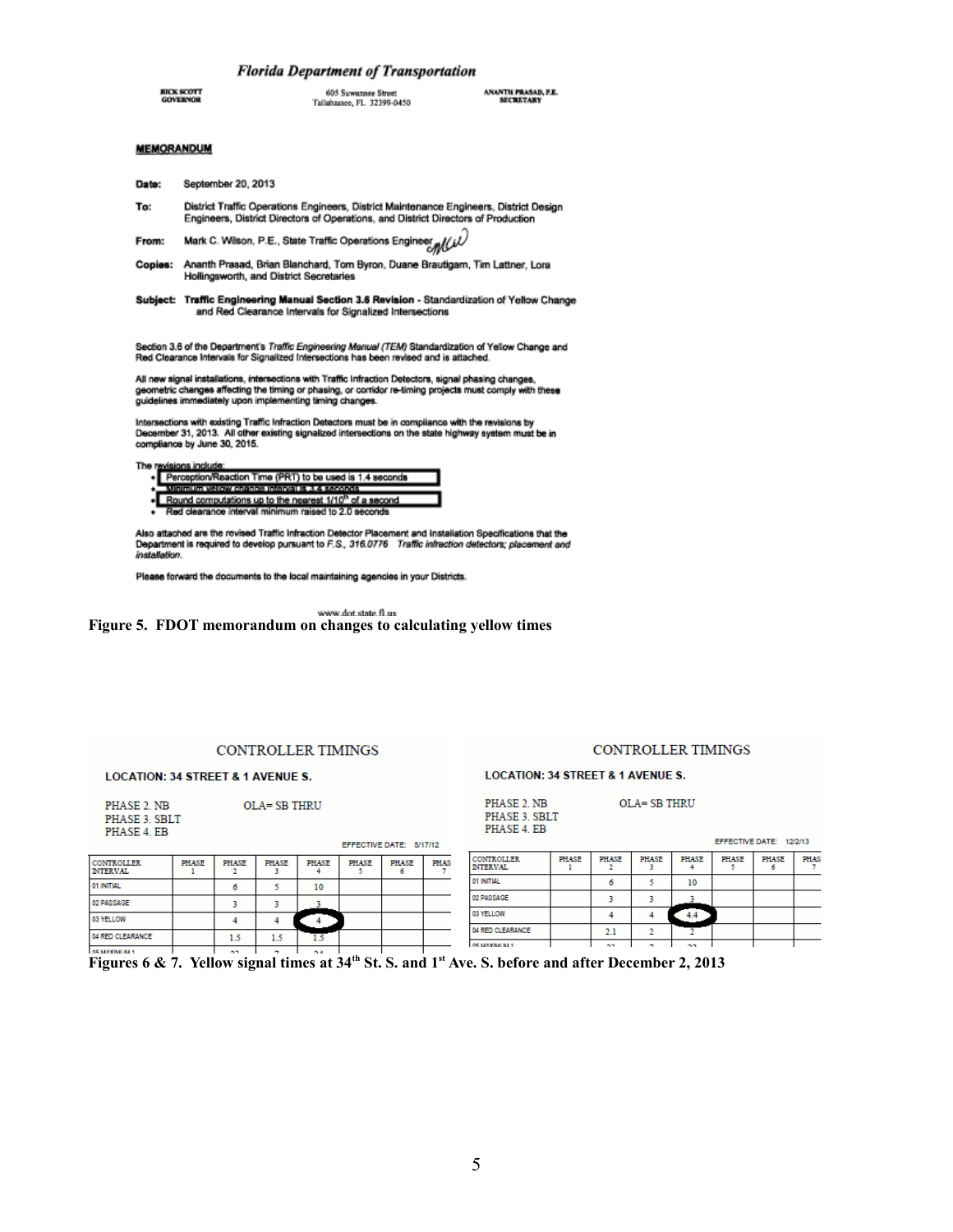The May 2013 Kimley-Horn Yellow signal time report shown below also uses a 0.0% approach grade for calculating yellow signal times. A strange note on their calculations for the Eastbound approach of 1<sup>st</sup> Ave. S and 34<sup>th</sup> St. shows that even though they used the same 40 mph speed, they came up with two different calculated minimum yellow signal times:

> **TAN Kinley-Hom** Yellow Change Interval and All Red Clearance Interval Review This flexibility for setting the intervals for left turn movements indicates that engineering judgment was applied when establishing the existing yellow change interval and all red clearance intervals. Currently, the FDOT District 7 policy is to implement the yellow interval for left turn movements using the adjacent through movement's posted speed. Correspondence with the FDOT District 7 Traffic Operations staff member, Mark Hall, is attached as Appendix C. The yellow change interval was reviewed at the the 10 intersections that comprise the "Stop on Red" campais The approach grades were assumed to be flat. Intersection

approaches with and without camera enforcement were reviewed to provide a better understanding of the whole intersection, as safety at an entire intersection is the desired outcome instead of only intersection approaches with camera enforcement. Table 1 provides a summary of the yellow change interval using the legal driving speed (posted speed limit).

**Figure 8. Kimley-Horn report, page 6 on the PDF(page 4 of the report)**

|                                                                                      | Kimley-Hom<br>and Associates, Inc.    |                                           | Yellow Change Interval and All Red Clearance Interval Review |                                             |                                                        |                                                                     |                                            |  |  |  |  |
|--------------------------------------------------------------------------------------|---------------------------------------|-------------------------------------------|--------------------------------------------------------------|---------------------------------------------|--------------------------------------------------------|---------------------------------------------------------------------|--------------------------------------------|--|--|--|--|
| Table 1 (Continued):<br>Yellow Change Interval Summary Using the Legal Driving Speed |                                       |                                           |                                                              |                                             |                                                        |                                                                     |                                            |  |  |  |  |
| Intersection                                                                         | Movement                              | Legal<br>Driving<br><b>Speed</b><br>(mph) | Modified<br>Left<br>Turn<br><b>Speed</b><br>(mph)            | Existing<br>Yellow<br>Interval<br>(seconds) | Calculated<br>Yellow<br>Interval<br>(w/legal<br>speed) | Calculated<br>Yellow<br>Interval<br>(w/modified<br>left turn speed) | Adequate<br>Yellow?<br>(w/ legal<br>speed) |  |  |  |  |
|                                                                                      | NΒ                                    | 35                                        |                                                              | 4.0                                         | 3.6                                                    |                                                                     | Yes                                        |  |  |  |  |
|                                                                                      | NA (1 <sup>st</sup> Ave S<br>One-Way) |                                           |                                                              |                                             |                                                        |                                                                     |                                            |  |  |  |  |
| 34th Street                                                                          | SВ                                    | 35                                        |                                                              | 4.0                                         | 3.6                                                    |                                                                     | Yes                                        |  |  |  |  |
| &.<br>1st Avenue                                                                     | SBL                                   | 35                                        | 25                                                           | 4.0                                         |                                                        | 2.8                                                                 | Yes                                        |  |  |  |  |
| South                                                                                | <b>EB</b>                             | 40                                        |                                                              | 4.0                                         | 3.9                                                    |                                                                     | Yes                                        |  |  |  |  |
|                                                                                      | EBL                                   | 40                                        | ۰                                                            |                                             |                                                        | <b>Permissive Only Lefts</b>                                        |                                            |  |  |  |  |
|                                                                                      | NA (1 <sup>st</sup> Ave S             | ٠                                         | ٠                                                            | ۰                                           |                                                        |                                                                     |                                            |  |  |  |  |
|                                                                                      | One-Way)                              |                                           | ٠                                                            | ٠                                           |                                                        |                                                                     |                                            |  |  |  |  |
|                                                                                      | NR                                    | 45.                                       |                                                              | 42                                          | $A_{2}$                                                |                                                                     | $V_{\rm{max}}$                             |  |  |  |  |

**Figure 9. Kimley-Horn report, page 8 on the PDF(page 6 of the report)**

| Kinley-Hom<br>and Associates, Inc.                                                     |                                    |                                                                                                                   |     |                                             | Yellow Change Interval and All Red Clearance Interval Review      |                                                        |  |  |  |  |
|----------------------------------------------------------------------------------------|------------------------------------|-------------------------------------------------------------------------------------------------------------------|-----|---------------------------------------------|-------------------------------------------------------------------|--------------------------------------------------------|--|--|--|--|
| Table 2 (Continued):<br>Yellow Change Interval Summary Using the 85th Percentile Speed |                                    |                                                                                                                   |     |                                             |                                                                   |                                                        |  |  |  |  |
| Intersection                                                                           |                                    | Rounded<br>Legal<br>85 <sup>th</sup><br>Driving<br>Movement<br>Percentile<br><b>Speed</b><br>(mph)<br>Speed (mph) |     | Existing<br>Yellow<br>Interval<br>(seconds) | Calculated<br>Yellow<br>Interval (w/<br>85 <sup>th</sup> % speed) | Adequate<br>Yellow?<br>(w/85 <sup>th</sup> %<br>speed) |  |  |  |  |
|                                                                                        | NΒ                                 | 38                                                                                                                | 35  | 4.0                                         | 3.8                                                               | Yes                                                    |  |  |  |  |
|                                                                                        | NA (1 <sup>st</sup> Ave S One-Way) |                                                                                                                   |     |                                             |                                                                   |                                                        |  |  |  |  |
| 34th Street                                                                            | SB                                 | 35                                                                                                                | 35  | 4.0                                         | 3.6                                                               | Yes                                                    |  |  |  |  |
| &.                                                                                     | SBL                                | 33                                                                                                                | 35  | 4.0                                         |                                                                   | Yes                                                    |  |  |  |  |
| 1st Avenue                                                                             | EB                                 | 40                                                                                                                | 40  | 4.0                                         | 4.0                                                               | Yes                                                    |  |  |  |  |
| South                                                                                  | EBL                                | 36                                                                                                                | 40  |                                             | Permissive only Lefts                                             |                                                        |  |  |  |  |
|                                                                                        | NA (1 <sup>*</sup> Ave S is        | ٠                                                                                                                 | ٠   |                                             |                                                                   |                                                        |  |  |  |  |
|                                                                                        | One-Way EB)                        |                                                                                                                   | ٠   |                                             | ٠                                                                 |                                                        |  |  |  |  |
|                                                                                        | ND                                 | 27                                                                                                                | 45. | 42                                          | 20                                                                | $\overline{\mathbf{v}}$                                |  |  |  |  |

**Figure 10. Kimley-Horn report, page 11 on the PDF(page 9 of the report)**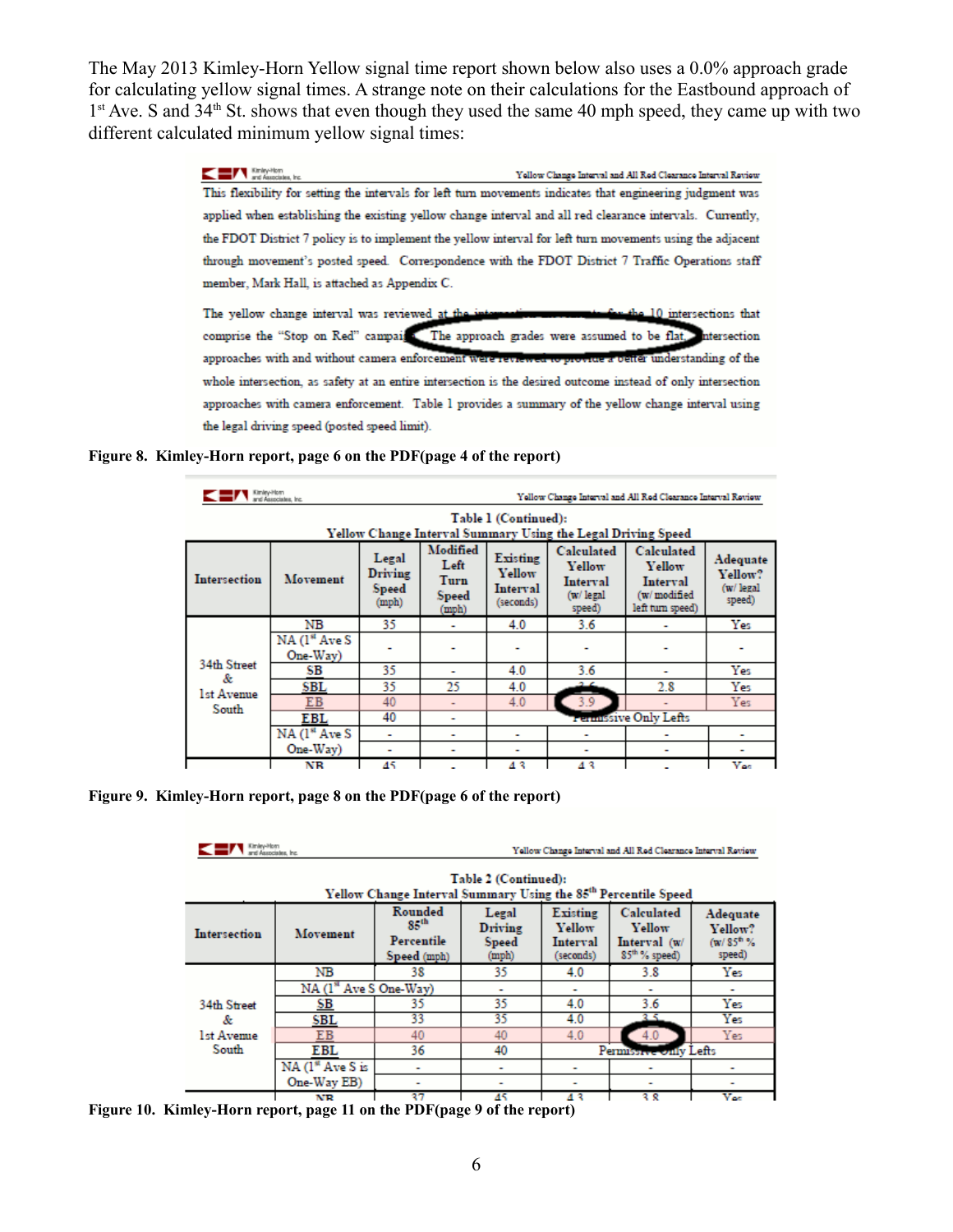

**Figure 11. Elevation and approach grade survey conducted on the Eastbound approach of 1st Ave. S. and 34th St. by local Traffic Engineering firm Deuel & Associates of Clearwater, FL.**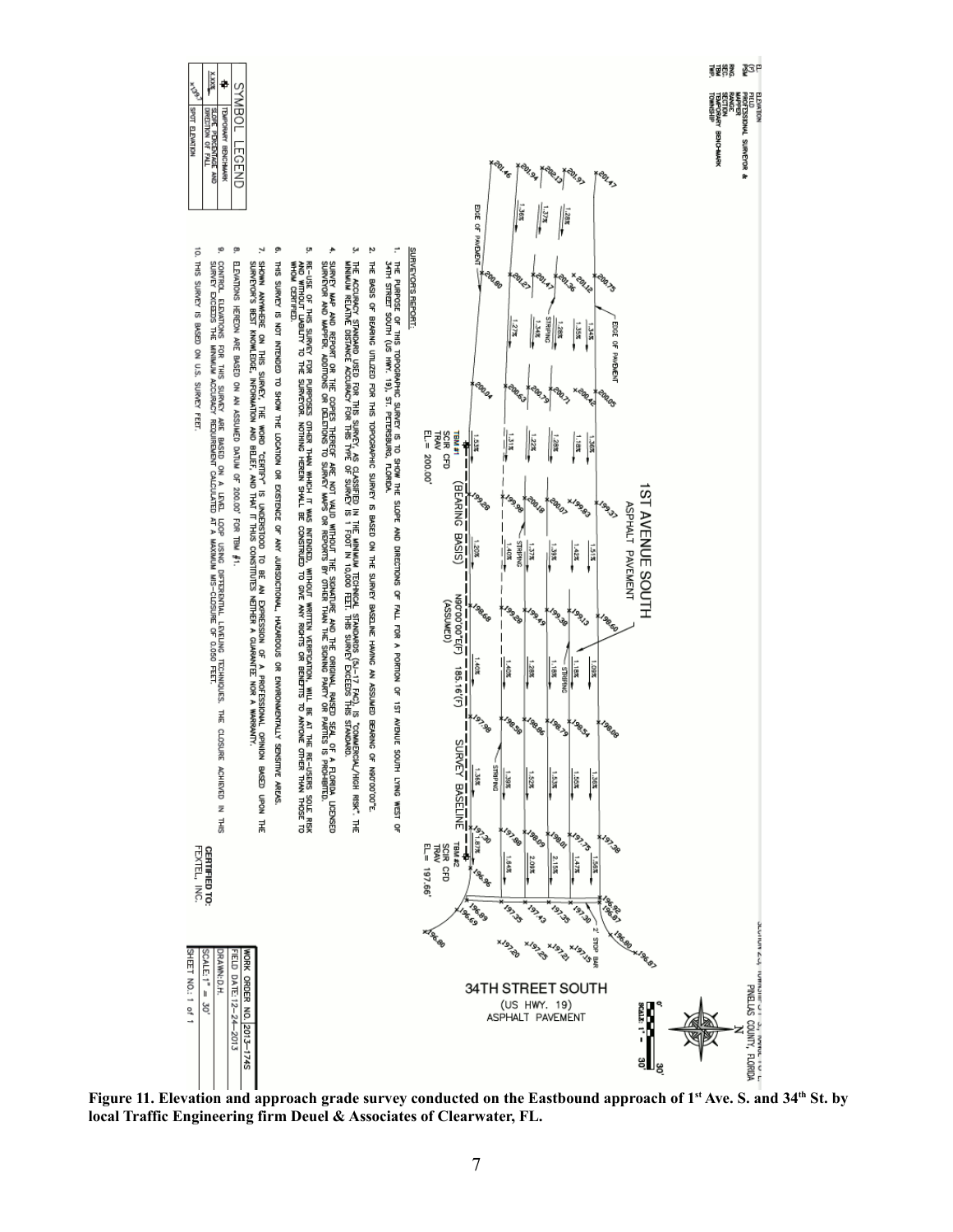Below is a spreadsheet calculation of the minimum yellow signal times for the Eastbound approach of 1<sup>st</sup> Ave. S and 34<sup>th</sup> St. given several different grades as measured from several different distances from the stop bar. Also included on the last row of the table is a 0.0% slope calculation:

| rounded up    | yellow time              | Perception | <b>Speed</b> | Decelera- | Accl.     | Grade      | <b>Distance</b>              |  |
|---------------|--------------------------|------------|--------------|-----------|-----------|------------|------------------------------|--|
| (in seconds)  |                          | time (sec) | (mph)        | tion      | (gravity) | (slope)    | (feet)                       |  |
| 4.6           | 4.542368534              | 1.4        | 40           | 10        | 32.2      | $-0.02$    | 33 feet                      |  |
| 4.6           | 4.514924174              | 1.4        | 40           | 10        | 32.2      | $-0.01744$ | 82 feet                      |  |
| 4.6           | 4.506128815              | 1.4        | 40           | 10        | 32.2      | $-0.01661$ | 100 feet                     |  |
| 4.5           | 4.496857701              | 1.4        | 40           | 10        | 32.2      | $-0.01573$ | 131 feet                     |  |
| 4.5           | 4.490358942              | 1.4        | 40           | 10        | 32.2      | $-0.01511$ | 182 feet                     |  |
| 4.5           | 4.494233948              | 1.4        | 40           | 10        | 32.2      | $-0.01548$ | 217 feet                     |  |
| 4.5           | 4.482221724              | 1.4        | 40           | 10        | 32.2      | $-0.01433$ | 282 feet                     |  |
| 4.4           | 4.34                     | 1.4        | 40           | 10        | 32.2      | $\bf{0}$   | <b>NO SLOPE</b>              |  |
|               |                          |            |              |           |           |            |                              |  |
| distance(ft)  | 0                        | 33         | 82           | 131       | 182       | 217        | 282                          |  |
| elevation(ft) | 197.43                   | 198.09     | 198.86       | 199.49    | 200.18    | 200.79     | 201.47                       |  |
|               | 202<br>200<br>198<br>196 |            |              |           |           |            | $\blacksquare$ elevation(ft) |  |
| 282           | 217                      | 182        | 131          | 33<br>82  | 0         |            |                              |  |

YELLOW SIGNAL FORMULA CALCULATION (Eastbound approach 34<sup>th</sup> St. & 1<sup>st</sup> Ave S.)

**Figure 12. Yellow signal time calculation with elevations and grades**

At this measured downward slope level(1.661%), the calculated minimum yellow signal time should be 4.51 seconds. According to the September  $20<sup>th</sup>$ , 2013 FDOT memorandum on changes in yellow signal time calculations(shown above, Figure 5), all yellow signal times should be rounded UP to the nearest 1/10th of a second. This would mean the proper current yellow signal time at this approach should be 4.6 seconds, instead of the currently set 4.4 seconds. Also, prior to December 2<sup>nd</sup>, 2013, this yellow signal was set to 4.0 seconds, but it should have been set to 4.2 seconds if the true downward slope had been used in the calculation.

The effect of this short yellow signal time was that 778 citations were issued for people that ran the red light 0.2 seconds or less into the red. Those citations have a total cost of over \$122,000.00.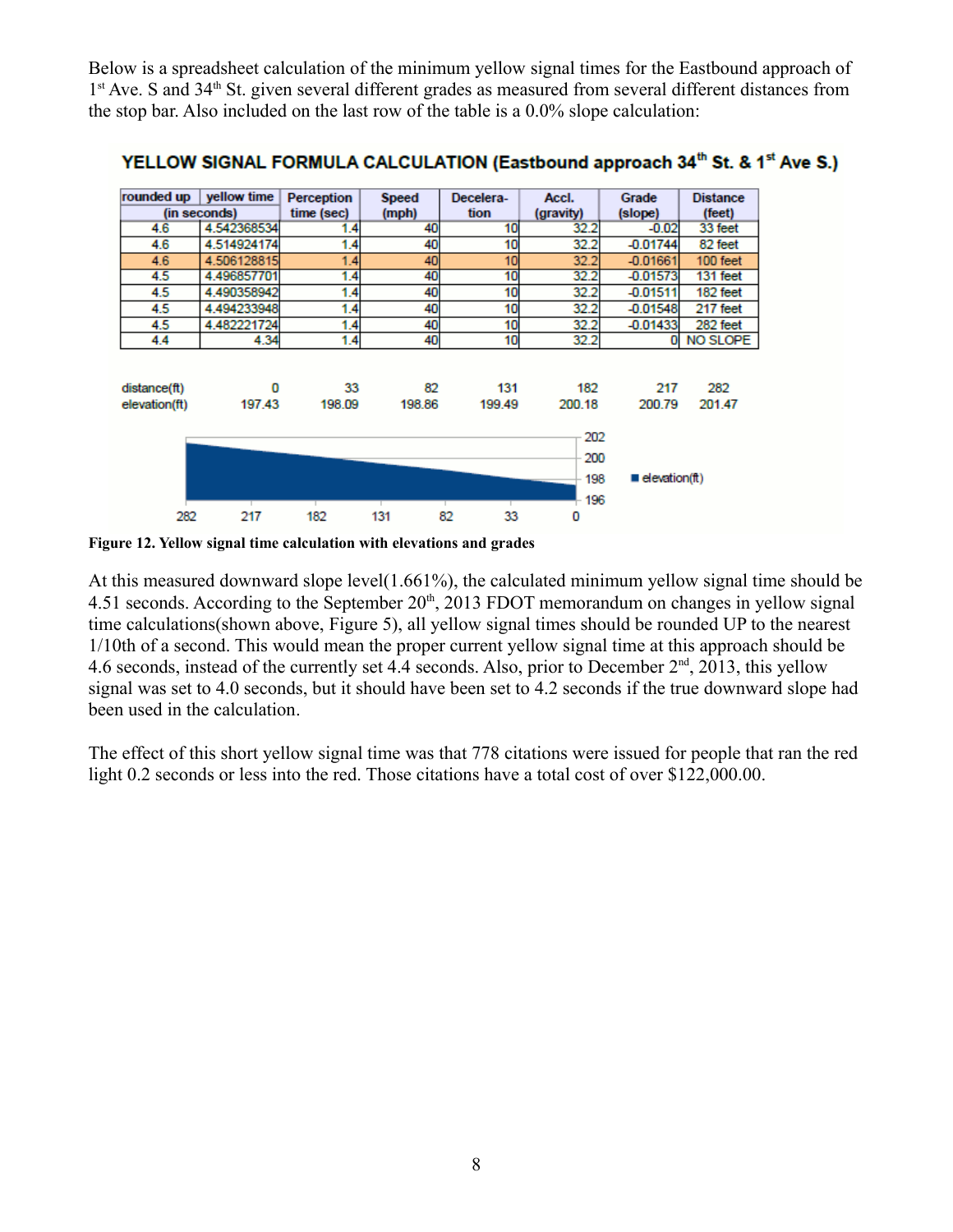### **3. Updated Short Yellow tallies for the first two years of the red light camera program.**

The estimate given in early 2013 of 1,645 improperly short yellow signal time red light camera citations was based upon the incomplete and inaccurate yellow signal time tables included in the December 2012 red light camera update report released by the St. Petersburg Traffic and Parking Department. The numbers have been updated to reflect more accurate yellow signal times as well as the several left turn yellow signals that had previously been set to shorter yellow times than their straight through phases.

The 778 short yellow citations at 1<sup>st</sup> Ave. S. & 34<sup>th</sup> St. mentioned above, combine with the recalculated 247 short yellow citations from other intersections gives a total of 1,025 red light camera citations that were issued only because the yellow light was improperly short. These citations have a total cost of over \$161,000.00 through the first two years of the program. (table below for per-camera totals. Per citation details are also available for download).

|                   |        |              |                                     | yellow time   |       |              |      | short citations |  |
|-------------------|--------|--------------|-------------------------------------|---------------|-------|--------------|------|-----------------|--|
| <b>LOC ID</b>     | volume | <b>speed</b> | approach                            | <b>Before</b> | After | change total |      | refund          |  |
| STP01             | 19250  | 35           | NB 34TH ST N @ 1ST AVE N            | 4.0           | 4.0   | o            | ٥    | 0               |  |
|                   |        |              | left turn                           | 4.0           | 4.0   | 0            | 0    | 0               |  |
| STP <sub>04</sub> | 20250  | 40           | SB 34TH ST N @ 38TH AVE N           | 4.0           | 4.4   | 0.4          | 1    | 0               |  |
|                   |        |              | left turn                           | 4.0           | 4.4   | 0.4          | 3    | 1               |  |
| STP05             | 13896  | 40           | EB 38TH AVE N @ 34TH ST N           | 4.0           | 4.4   | 0.4          | 0    | 0               |  |
|                   |        |              | left turn                           | 4.0           | 4.4   | 0.4          | з    | 1               |  |
| <b>STP0G</b>      | 13896  | 40           | WB 38TH AVE N @ 34TH ST N           | 4.0           | 4.4   | 0.4          | 0    | 0               |  |
|                   |        |              | left turn                           | 4.0           | 4.4   | 0.4          | 22   | 2               |  |
| STP07             | 17000  | 40           | NB 4TH ST N @ GANDY BLVD N          | 4.5           | 4.5   | 0            | 4    | 0               |  |
|                   |        |              | left turn                           | 4.5           | 4.5   | o            | 1    | 0               |  |
| STP08             | 21850  | 45           | EB GANDY BLVD N @ 4TH ST N          | 4.5           | 4.8   | 0.3          | 0    | 0               |  |
|                   |        |              | left turn                           | 4.5           | 4.8   | 0.3          | 0    | 0               |  |
| STP <sub>26</sub> | 11500  | 40           | <b>SB 4TH ST N @ GANDY BLVD N</b>   | 4.5           | 4.5   | 0            | 48   | 2               |  |
|                   |        |              | left turn                           | 4.5           | 4.5   | 0            | 0    | 0               |  |
| <b>STP12</b>      | 19250  | 35           | <b>SB 34TH ST S @ 1ST AVE S</b>     | 4.0           | 4.0   | 0            | 3    | 0               |  |
|                   |        |              | left turn                           | 4.0           | 4.0   | о            | 0    | 0               |  |
| STP13             | 10304  | 40           | EB 1ST AVE S @ 34TH ST S            | 4.0           | 4.4   | 0.4          | 2127 | 778             |  |
| <b>STP14</b>      | 12427  | 35           | EB 22ND AVE N @ 4TH ST N            | 4.0           | 4.0   | 0            | 0    | 0               |  |
|                   |        |              | left turn                           | 4.0           | 4.0   | 0            | 0    | 0               |  |
| STP <sub>15</sub> | 14500  | 35           | NB 4TH ST N @ 22ND AVE N            | 4.0           | 4.0   | 0            | 0    | 0               |  |
|                   |        |              | left turn                           | 4.0           | 4.0   | 0            | 0    | 0               |  |
| STP <sub>16</sub> | 14500  | 40           | SB 4TH ST N @ 22ND AVE N            | 4.0           | 4.0   | o            | 0    | 0               |  |
|                   |        |              | left turn                           | 4.0           | 4.0   | 0            | o    | 0               |  |
| STP <sub>17</sub> | 20750  | 45           | NB SSTH ST N @ 22ND AVE N           | 4.3           | 4.8   | 0.5          | 19   | 4               |  |
|                   |        |              | left turn                           | 4.3           | 4.8   | 0.5          | 0    | 0               |  |
| STP <sub>18</sub> | 22250  | 45           | SB GSTH ST N @ 22ND AVE N           | 4.3           | 4.8   | 0.5          | 110  | 15              |  |
|                   |        |              | left turn                           | 4.0           | 4.8   | 0.8          | 0    | ٥               |  |
| STP <sub>19</sub> | 13500  | 40           | SB 34 ST S @ 22ND AVE S             | 4.3           | 4.8   | 0.5          | 87   | 24              |  |
|                   |        |              | left turn                           | 4.0           | 4.8   | 0.8          | 12   | 1               |  |
| STP27             | 13500  | 40           | NB 34TH ST S @ 22ND AVE S           | 4.3           | 4.8   | 0.5          | 226  | 41              |  |
|                   |        |              | left turn                           | 4.0           | 4.8   | 0.8          | 79   | 10              |  |
| STP20             | 16750  | 45           | NB 4TH ST N @ 54TH AVE N            | 4.3           | 4.8   | 0.5          | 1    | 0               |  |
|                   |        |              | left turn                           | 4.0           | 4.8   | 0.8          | ٥    | 0               |  |
| <b>STP21</b>      | 16750  | 45           | SB 4TH ST N @ 54TH AVE N            | 4.3           | 4.8   | 0.5          | 1    | 0               |  |
|                   |        |              | left turn                           | 4.0           | 4.8   | 0.8          | 0    | 0               |  |
| <b>STP22</b>      | 22250  | 45           | SB GSTH ST N @ 38TH AVE N           | 5.0           | 4.8   | $-0.2$       | 9    | 7               |  |
|                   |        |              | left turn                           | 4.0           | 4.8   | 0.8          | 117  | 6               |  |
| STP23             | 10713  | 40           | EB 38TH AVE N @ 66TH ST N           | 5.0           | 4.4   | $-0.6$       | 343  | 8               |  |
|                   |        |              | left turn                           | 4.0           | 4.4   | 0.4          | 2    | 1               |  |
| <b>STP24</b>      | 20750  | 45           | <b>NB GSTH ST N @ TYRONE BLVD N</b> | 4.3           | 4.8   | 0.5          | 122  | 22              |  |
|                   |        |              | left turn                           | 4.0           | 4.8   | 0.8          | 330  | 43              |  |
| <b>STP25</b>      | 15000  | 45           | EB TYRONE BLVD N @ 66TH ST N        | 4.3           | 4.8   | 0.5          | 314  | 49              |  |
|                   |        |              | left turn                           | 4.0           | 4.8   | 0.8          | 116  | 10              |  |
|                   |        |              |                                     |               |       |              | 4100 | 1025            |  |

**Figure 13. Short yellow signal red light camera citations table**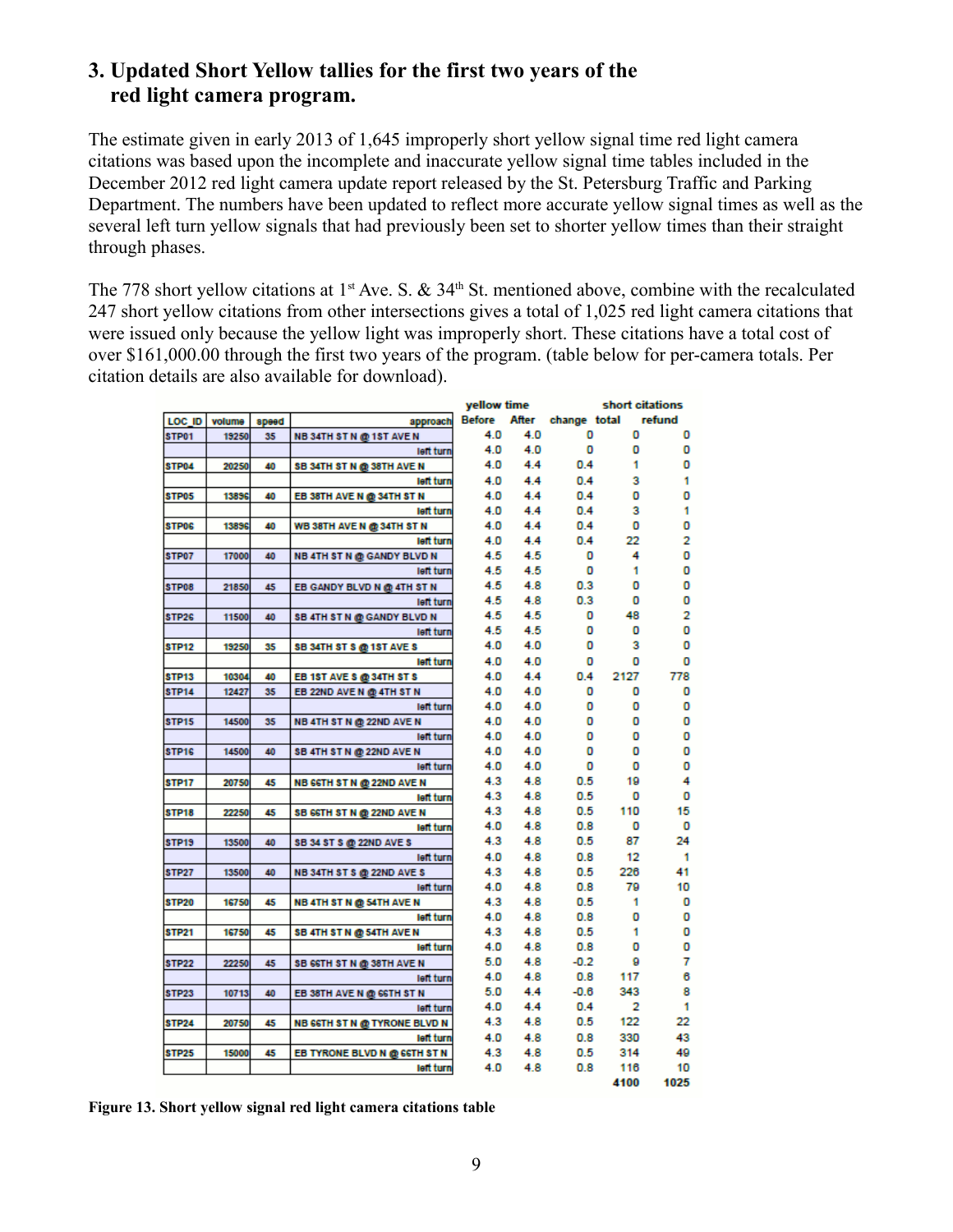## **4. Changes in the Potential Citation Rejection Rate.**

In order to get a better overall understanding of why the number of citations issued over time is going down, it is also important to look at the police review(potential citation) rejection rate. From the beginning of the red light camera program the rejection rate has stayed at a fairly consistent rate, averaging around 46%. But, starting with potential violations in the month of September of 2013, the rejection rate has jumped up significantly. The rejection rate of the October 2013 potential violations stands at 61.1%, and is a significant source of the reduction in citations issued compared to earlier months in the year. In fact, as potential violations sent from ATS went up from September to October, the number of citations issued actually went down(as shown in the bottom chart, Figure 15).



"Presented for Review" vs. "Citations Issued" Rejection Rate

**Figure 14. Potential citations rejection rate monthly chart**



**Figure 15. Potential citations and issued citations monthly chart**